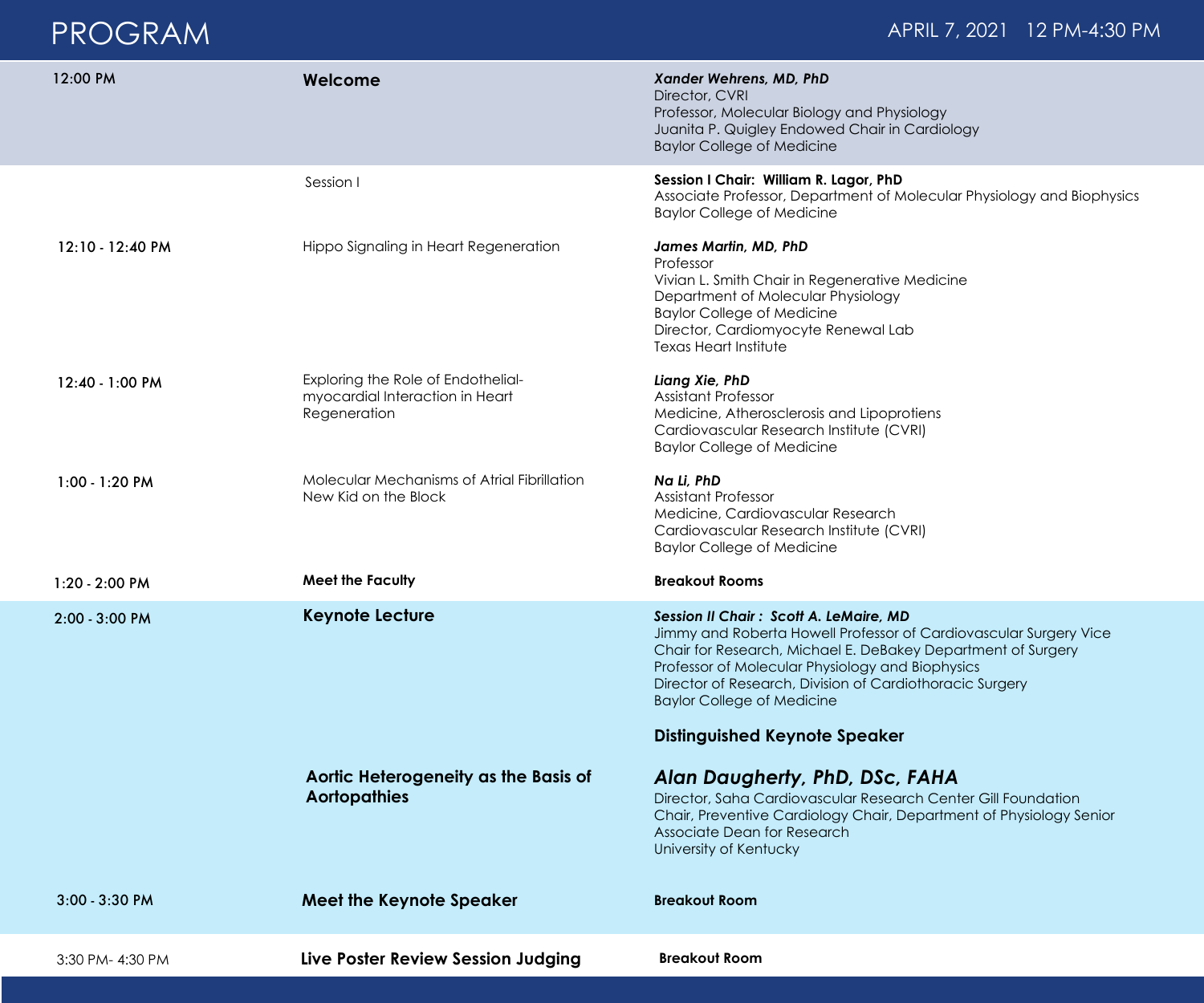## PROGRAM APRIL 8, 2021 11:30 AM - 4 PM

| 11:30 AM - 12:30 PM | Welcome<br>Poster Award Ceremony<br>Poster Highlights<br>Inaugural Mark L. Entman, MD<br><b>Teaching Award</b>                                  | Xander Wehrens, MD, PhD<br>Director, CVRI<br>Juanita P. Quigley Endowed Chair in Cardiology<br>Professor, Molecular Biology and Physiology<br><b>Baylor College of Medicine</b>                                                                                                         |
|---------------------|-------------------------------------------------------------------------------------------------------------------------------------------------|-----------------------------------------------------------------------------------------------------------------------------------------------------------------------------------------------------------------------------------------------------------------------------------------|
|                     | Session III                                                                                                                                     | Session III Chair: David J. Durgan, PhD<br><b>Assistant Professor</b><br>Anesthesiology<br><b>Baylor College of Medicine</b>                                                                                                                                                            |
| 12:30 - 1:00 PM     | Use of a Small Molecular Integrin Activator, 7HP349,<br>as a Systemically Administered Vaccine Adjuvant in<br>Controlling Chagas Cardiomyopathy | <b>Nisha Garg, PhD</b><br>Professor<br>Departments of Microbiology & Immunology and Pathology<br>Franklin Fellow of the US Department of State - US Agency for<br><b>International Development</b><br>University of Texas Medical Branch                                                |
|                     |                                                                                                                                                 | <b>Peter Vanderslice, PhD</b><br><b>Director</b><br>Molecular Cardiology Research Laboratory (MCRL) Biology<br>Molecular Cardiology Research<br>Texas Heart Institute                                                                                                                   |
| 1:00 - 1:30 PM      | The Past, Present, and Future of the Total Artificial Heart                                                                                     | <b>William Cohn, MD</b><br>Vice President<br>Johnson & Johnson Medical Devices Companies (JJMDC)<br><b>Executive Director</b><br>Johnson & Johnson Center for Device Innovation<br><b>Texas Medical Center</b><br>Professor, Department of Surgery<br><b>Baylor College of Medicine</b> |
| 1:30 - 1:50 PM      | Using RNAseq for Diagnosis and Gene Discovery<br>in Thoracic Aortic Aneurysm and Dissection (TAAD)                                              | David R. Murdock, MD, FACMG<br><b>Assistant Professor</b><br>Molecular and Human Genetics<br>Assistant Director - Clinical Lab<br>Human Genome Sequencing Center                                                                                                                        |

Baylor College of Medicine